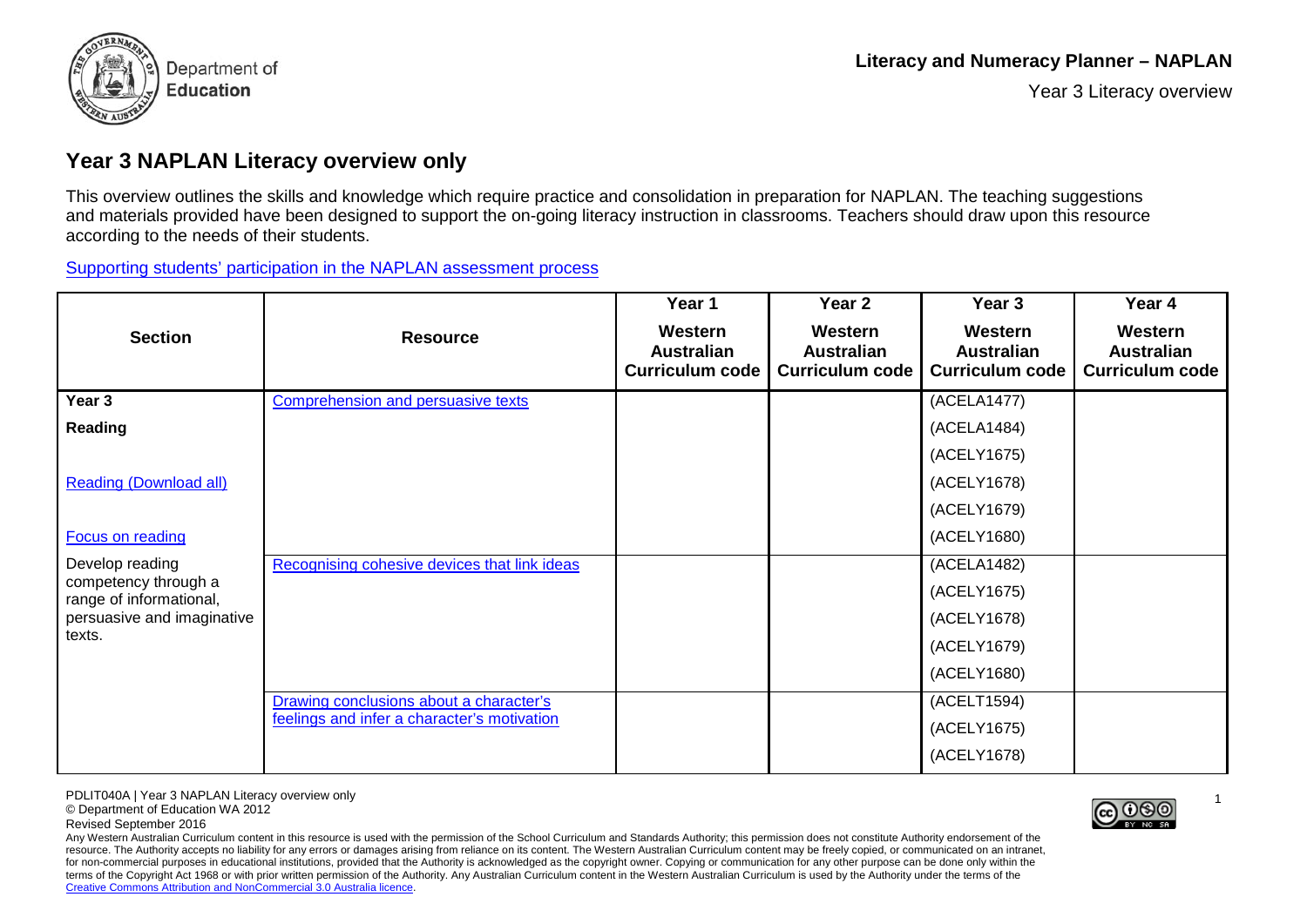|  |                                                    |  | (ACELY1679) |             |
|--|----------------------------------------------------|--|-------------|-------------|
|  |                                                    |  | (ACELY1680) |             |
|  | Interconnecting information and connecting         |  | (ACELA1478) |             |
|  | information                                        |  | (ACELY1678) |             |
|  |                                                    |  | (ACELY1679) |             |
|  |                                                    |  | (ACELY1680) |             |
|  | Locating directly stated details in a complex text |  | (ACELY1680) |             |
|  |                                                    |  | (ACELY1679) |             |
|  | Interpreting the meaning of a word in a sentence   |  | (ACELA1484) |             |
|  |                                                    |  | (ACELY1679) |             |
|  |                                                    |  | (ACELY1680) |             |
|  | Making connections between text and                |  | (ACELA1483) |             |
|  | <b>illustrations in a text</b>                     |  | (ACELY1678) |             |
|  |                                                    |  | (ACELY1679) |             |
|  |                                                    |  | (ACELY1680) |             |
|  | Identifying the main idea in a paragraph           |  | (ACELA1479) |             |
|  |                                                    |  | (ACELY1678) |             |
|  |                                                    |  | (ACELY1679) |             |
|  |                                                    |  | (ACELY1680) |             |
|  | Interpreting a pronoun reference.                  |  | (ACELY1678) | (ACELA1491) |
|  |                                                    |  | (ACELY1679) |             |
|  |                                                    |  | (ACELY1680) |             |

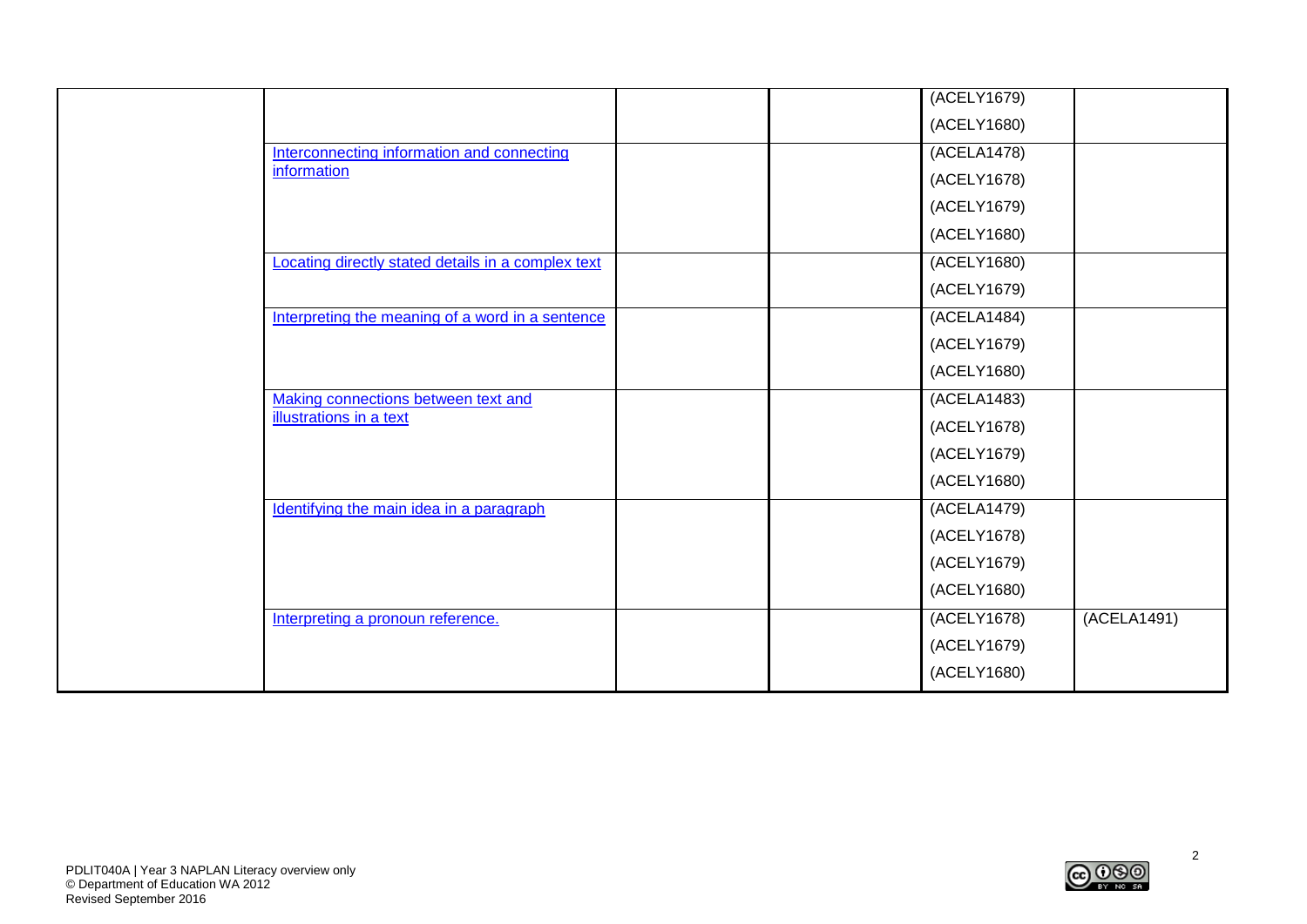| <b>Section</b>                                          | <b>Resource</b>                         | Year 1                                                 | Year 2                                                 | Year 3                                                 | Year 4                                                 |
|---------------------------------------------------------|-----------------------------------------|--------------------------------------------------------|--------------------------------------------------------|--------------------------------------------------------|--------------------------------------------------------|
|                                                         |                                         | Western<br><b>Australian</b><br><b>Curriculum code</b> | Western<br><b>Australian</b><br><b>Curriculum code</b> | Western<br><b>Australian</b><br><b>Curriculum code</b> | Western<br><b>Australian</b><br><b>Curriculum code</b> |
| Year 3                                                  | Pronouns                                | (ACELA1452)                                            | (ACELA1468)                                            |                                                        | (ACELA1493)                                            |
| Language conventions -<br><b>Grammar (Download all)</b> | Conjunctions                            |                                                        | (ACELA1467)                                            | (ACELA1481)                                            |                                                        |
|                                                         | Simple and compound sentences           |                                                        | (ACELA1467)                                            | (ACELA1481)                                            |                                                        |
|                                                         | <b>Adjectives</b>                       | (ACELA1452)                                            | (ACELA1468)                                            |                                                        | (ACELA1493)                                            |
|                                                         | <b>Verbs</b>                            | (ACELA1452)                                            |                                                        | (ACELA1482)                                            | (ACELA1493)                                            |
|                                                         |                                         |                                                        |                                                        | (ACELA1481)                                            |                                                        |
|                                                         | Using adjectives and adverbs to enhance |                                                        | (ACELA1468)                                            | (ACELA1482)                                            | (ACELA1493)                                            |
|                                                         | meaning                                 |                                                        |                                                        | (ACELA1481)                                            | (ACELA1495)                                            |
|                                                         | <b>Adverbs</b>                          |                                                        |                                                        | (ACELA1481)                                            | (ACELA1793)                                            |
|                                                         |                                         |                                                        |                                                        | (ACELA1482)                                            | (ACELA1495)                                            |
|                                                         | <b>Creating a cohesive text</b>         |                                                        | (ACELA1467)                                            | (ACELA1481)                                            | (ACELA1793)                                            |

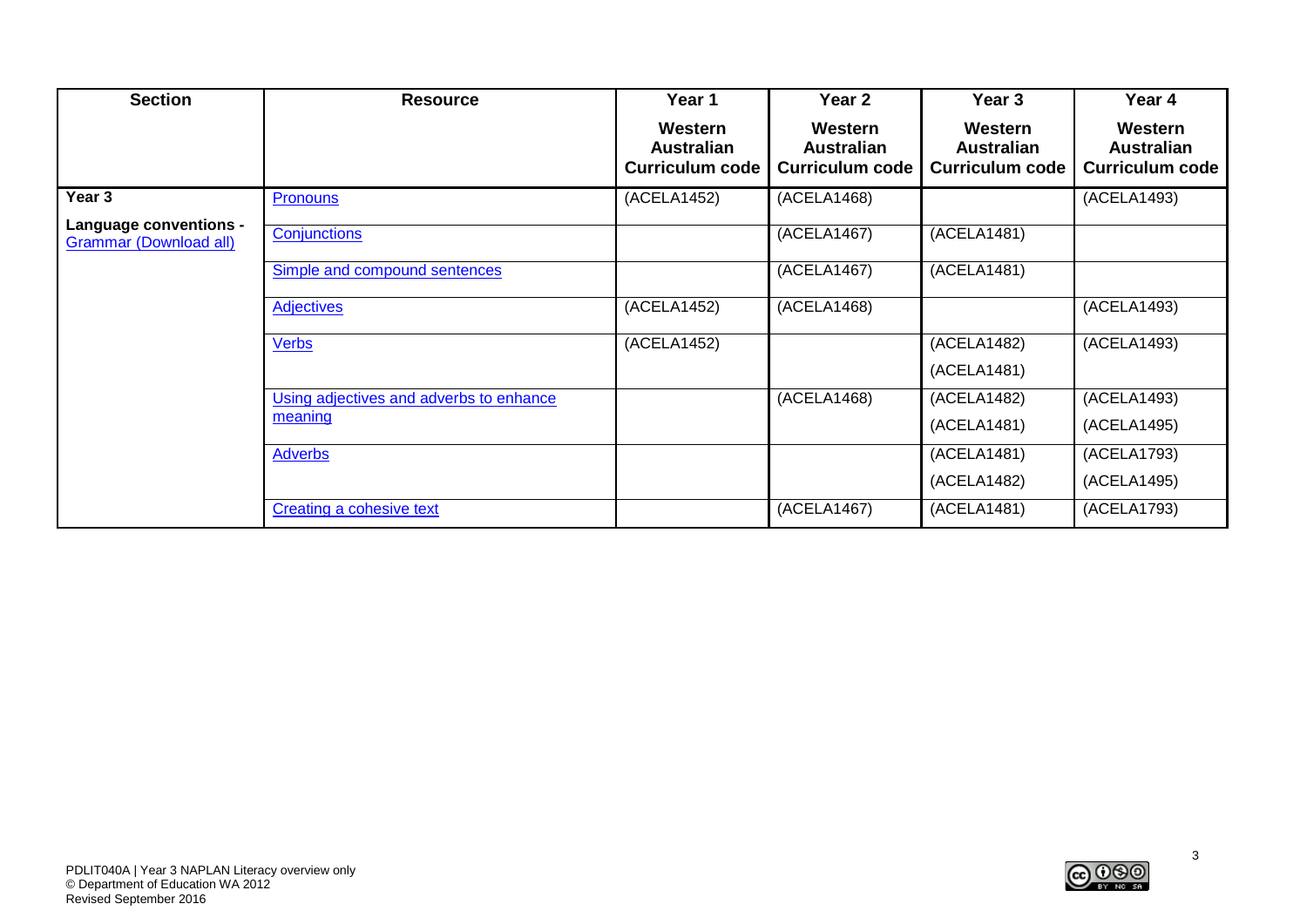| <b>Section</b>                                         | <b>Resource</b>                                     | Year F                                                 | Year 1                                          | <b>Year 2</b>                                          | Year 3                                                 | Year 4                                                 |
|--------------------------------------------------------|-----------------------------------------------------|--------------------------------------------------------|-------------------------------------------------|--------------------------------------------------------|--------------------------------------------------------|--------------------------------------------------------|
|                                                        |                                                     | Western<br><b>Australian</b><br><b>Curriculum code</b> | Western<br>Australian<br><b>Curriculum code</b> | Western<br><b>Australian</b><br><b>Curriculum code</b> | Western<br><b>Australian</b><br><b>Curriculum code</b> | Western<br><b>Australian</b><br><b>Curriculum code</b> |
| Year 3                                                 | <b>Punctuation of sentences</b>                     | (ACELA1432)                                            | (ACELA1449)                                     | (ACELA1465)                                            | (ACELY1683)                                            | (ACELA1492)                                            |
| Language<br>conventions -                              |                                                     |                                                        |                                                 |                                                        | (ACELA1480)                                            |                                                        |
| Punctuation<br>(Download all)                          | Full stops, question marks and<br>exclamation marks | (ACELA1432)                                            | (ACELA1449)                                     |                                                        |                                                        |                                                        |
|                                                        | <b>Quotation marks</b>                              |                                                        |                                                 |                                                        |                                                        | (ACELA1492)                                            |
| Develop the<br>metalanguage and<br>function of grammar | <b>Proper nouns</b>                                 |                                                        |                                                 | (ACELA1465)                                            |                                                        |                                                        |
| and punctuation at<br>word, sentence and               | Contractions                                        |                                                        |                                                 |                                                        | (ACELA1480)                                            |                                                        |
| text level.                                            | <b>Commas</b>                                       |                                                        |                                                 | (ACELA1465)                                            |                                                        |                                                        |

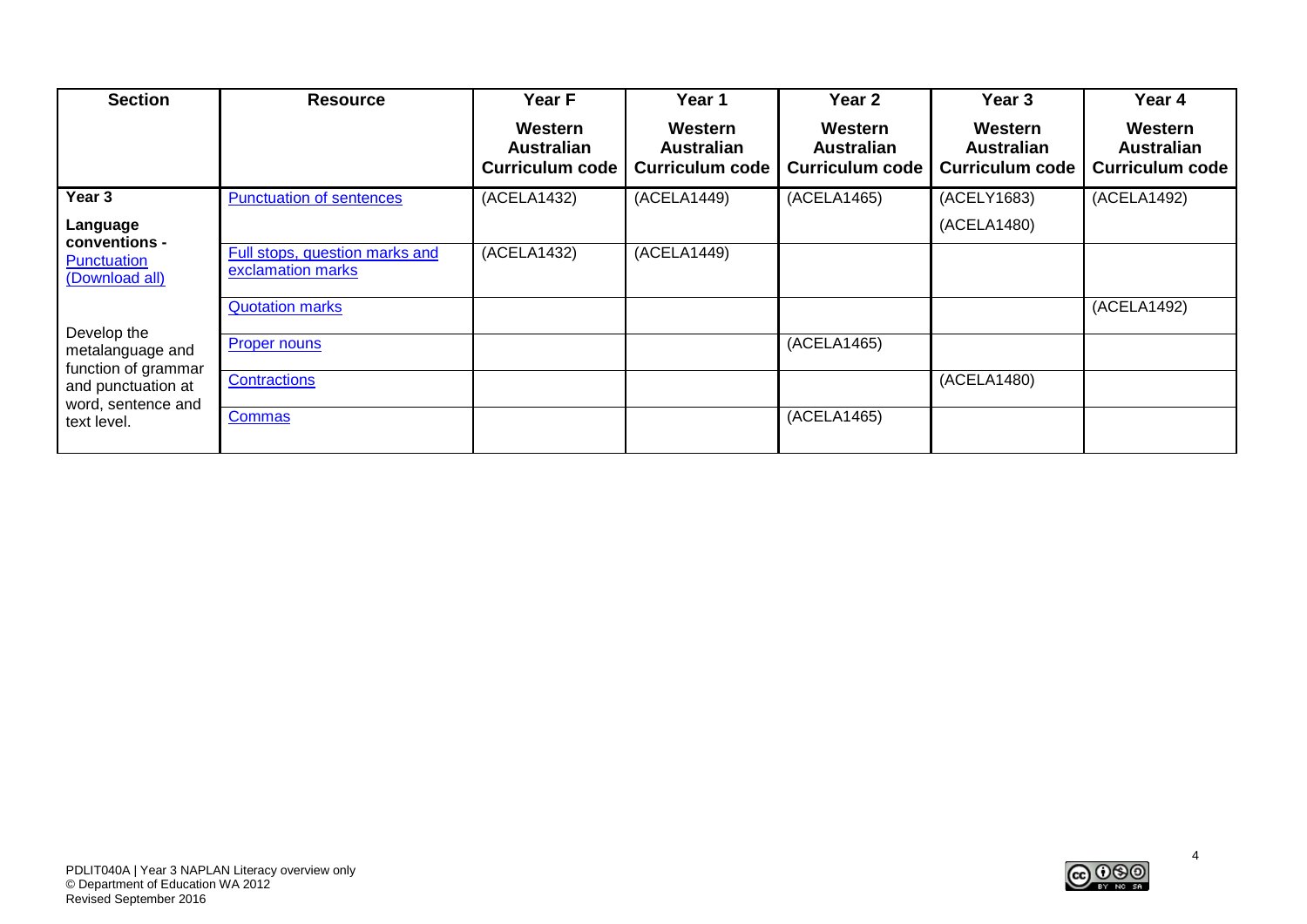| <b>Section</b>                                                                                          | <b>Resource</b>                                                                                                     |
|---------------------------------------------------------------------------------------------------------|---------------------------------------------------------------------------------------------------------------------|
| Year 3<br><b>Focus on writing</b>                                                                       | <b>Exposition structure</b><br><b>Background information for primary schools p. 2</b>                               |
| Developing writing competency through a<br>range of informational, persuasive and<br>imaginative texts. | How to develop a definite point of view before attempting to write the text.<br>Classroom teaching strategies p. 11 |
|                                                                                                         | How to write an introduction that states a position to be taken.<br>Classroom teaching strategies p. 12             |
| <b>Writing - Persuasive</b>                                                                             |                                                                                                                     |
| Select narrative and/or persuasive resources<br>appropriate to the needs of the students.               | How to structure sentences that include justification of opinions.<br>Classroom teaching strategies p. 13           |
|                                                                                                         | Persuasive techniques                                                                                               |
|                                                                                                         | Modality                                                                                                            |
|                                                                                                         | Background information for primary schools p. 4                                                                     |
|                                                                                                         | How to select vocabulary for particular effect.                                                                     |
|                                                                                                         | Classroom teaching strategies p. 14                                                                                 |
|                                                                                                         | How to use linking words to connect ideas.                                                                          |
|                                                                                                         | Classroom teaching strategies p. 15                                                                                 |
|                                                                                                         | Creating a cohesive text                                                                                            |
|                                                                                                         | Creating a cohesive text                                                                                            |
|                                                                                                         | Writing an exposition under NAPLAN conditions. (Include opportunities for analysis, feedback and reflection.)       |

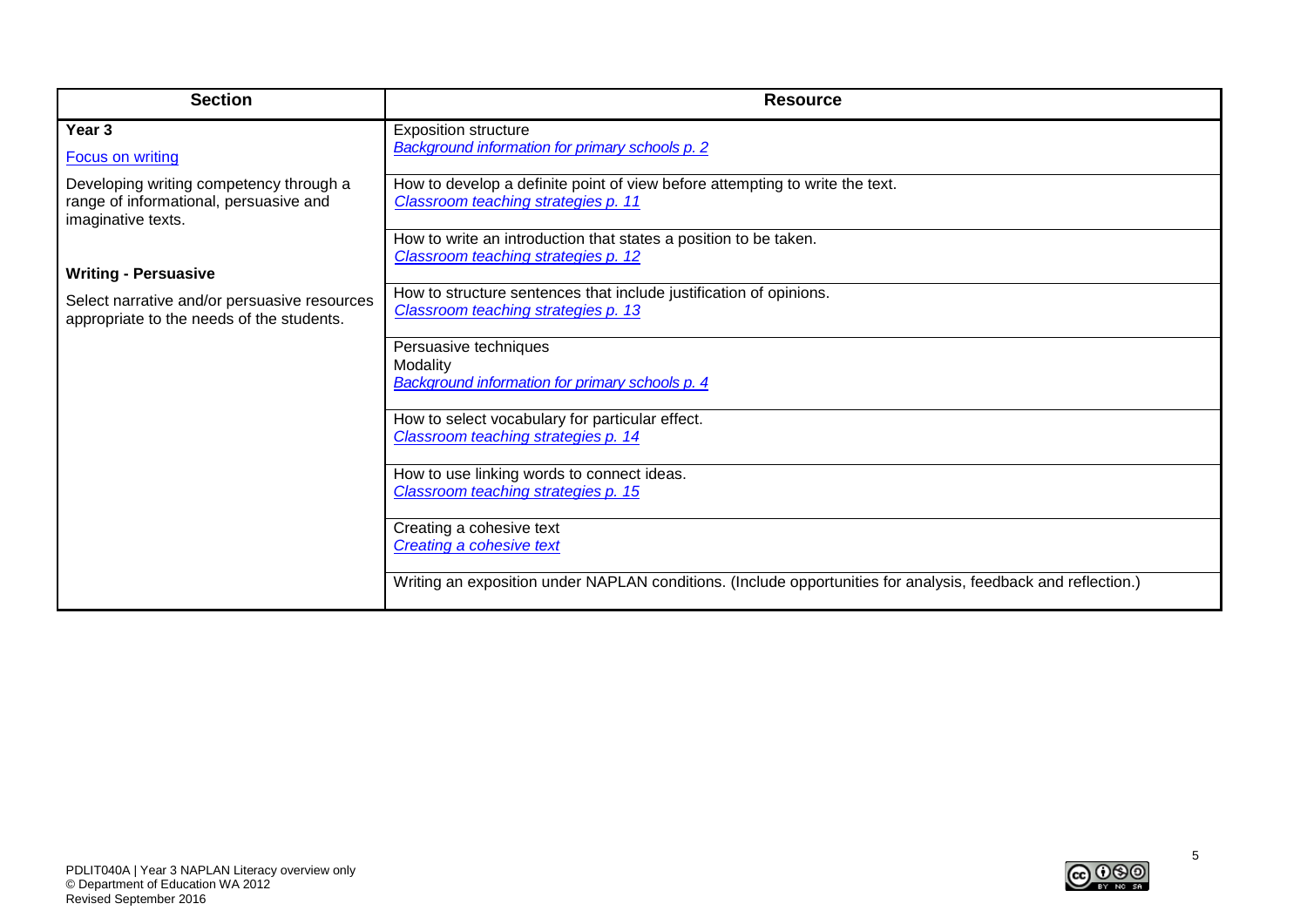| <b>Section</b>                                                       | <b>Resource</b>                  | Year 1                                                    | Year 2                                                    | Year <sub>3</sub>                                         | Year 4                                                    |
|----------------------------------------------------------------------|----------------------------------|-----------------------------------------------------------|-----------------------------------------------------------|-----------------------------------------------------------|-----------------------------------------------------------|
|                                                                      |                                  | Western<br><b>Australian</b><br><b>Curriculum</b><br>code | Western<br><b>Australian</b><br><b>Curriculum</b><br>code | Western<br><b>Australian</b><br><b>Curriculum</b><br>code | Western<br><b>Australian</b><br><b>Curriculum</b><br>code |
| Year 3                                                               | Narrative structure              |                                                           |                                                           | (ACELA1479)                                               |                                                           |
| <b>Writing - Narrative</b>                                           |                                  |                                                           |                                                           | (ACELT1601)                                               |                                                           |
| Select narrative and/or                                              |                                  |                                                           |                                                           | (ACELY1682)                                               |                                                           |
| persuasive resources<br>appropriate to the needs of the<br>students. | Developing possible storylines   |                                                           |                                                           | (ACELT1601)                                               |                                                           |
| <b>Narrative text (Download all)</b>                                 | Planning a narrative             |                                                           |                                                           | (ACELY1682)                                               |                                                           |
| Multimodal narrative texts                                           | <b>Writing a narrative</b>       |                                                           |                                                           | (ACELA1478)                                               |                                                           |
| Year 3-7                                                             |                                  |                                                           |                                                           | (ACELA1479)                                               |                                                           |
| Narrative point of view Year 5-                                      |                                  |                                                           |                                                           | (ACELT1600)                                               |                                                           |
| $\overline{L}$                                                       |                                  |                                                           |                                                           | (ACELT1791)                                               |                                                           |
|                                                                      |                                  |                                                           |                                                           | (ACELY1682)                                               |                                                           |
|                                                                      |                                  |                                                           |                                                           | (ACELY1683)                                               |                                                           |
|                                                                      | <b>Representation of setting</b> |                                                           |                                                           | (ACELT1594)                                               |                                                           |
|                                                                      |                                  |                                                           |                                                           | (ACELT1599)                                               |                                                           |
|                                                                      |                                  |                                                           |                                                           | (ACELT1601)                                               |                                                           |
|                                                                      | Characterisation                 |                                                           |                                                           | (ACELT1594)                                               |                                                           |
|                                                                      |                                  |                                                           |                                                           | (ACELT1601)                                               |                                                           |
|                                                                      |                                  |                                                           |                                                           | (ACELT1791)                                               |                                                           |

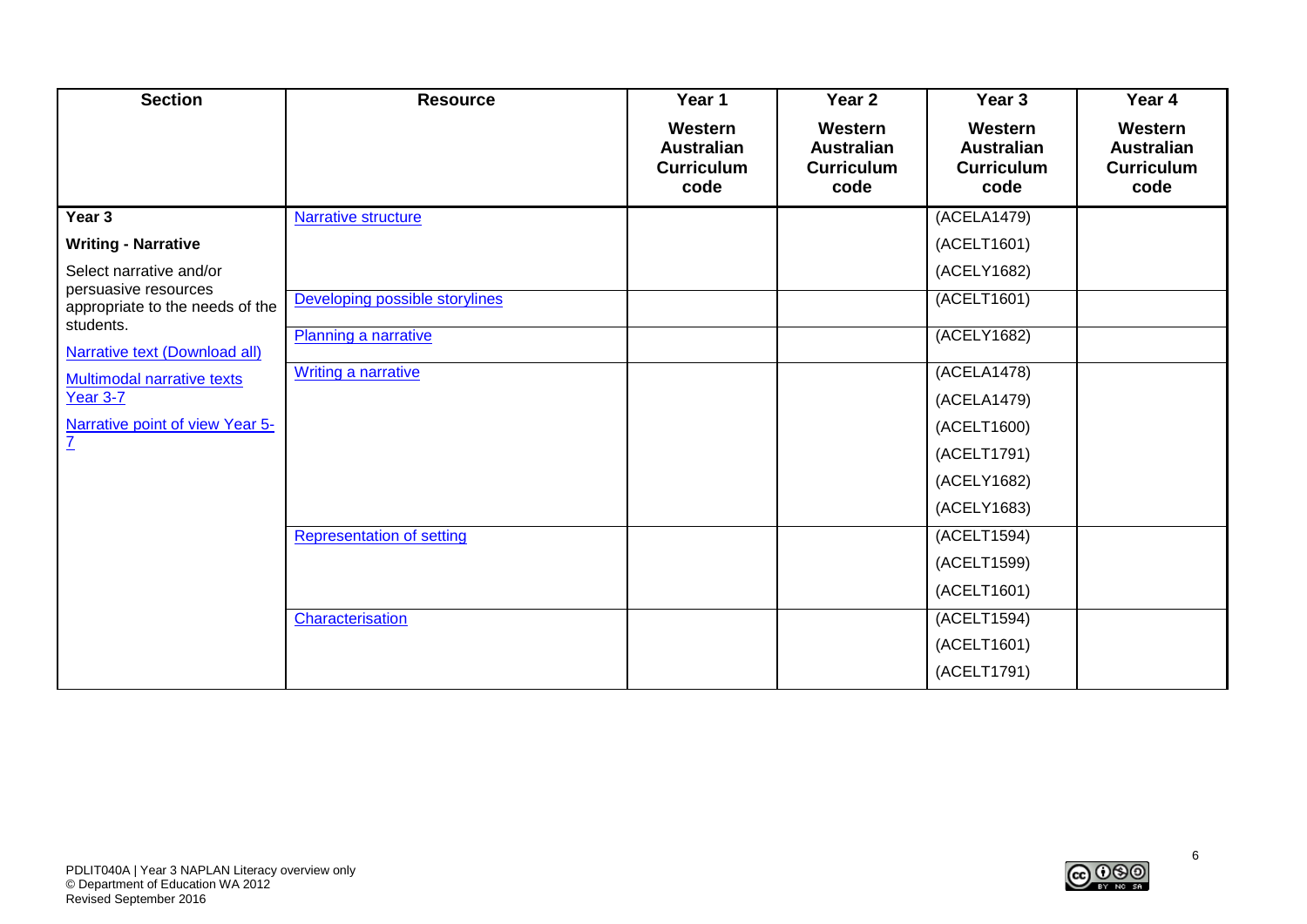| Year 3                                                     | <b>Focus words:</b>                                                                                               |                  |                                                     | <b>Strategies to spell words</b>                                                                                           |                                                         |  |
|------------------------------------------------------------|-------------------------------------------------------------------------------------------------------------------|------------------|-----------------------------------------------------|----------------------------------------------------------------------------------------------------------------------------|---------------------------------------------------------|--|
| <b>Spelling</b>                                            | High frequency words<br>$\bullet$<br>Words of two or more syllables<br>$\bullet$<br>Unfamiliar words<br>$\bullet$ |                  |                                                     | correctly:<br>Consulting an authority<br>Patterns in words<br>Meaning knowledge<br>Phonetic and graphophonic<br>strategies |                                                         |  |
| Spelling<br>(Download all)                                 |                                                                                                                   |                  |                                                     | Visual memory<br>$\bullet$                                                                                                 |                                                         |  |
|                                                            |                                                                                                                   | <b>Support</b>   | <b>Word study</b>                                   | Prefix/suffix                                                                                                              | <b>Activity</b>                                         |  |
| Western<br><b>Australian</b><br><b>Curriculum</b><br>codes | Understanding and use<br>of:<br>digraphs and blends<br>$\bullet$                                                  | Support 1        | Vowel sounds<br>ai - plain<br>ew - blew<br>ee - see | Prefix - re<br>Suffixes -ed, ing                                                                                           | 'Have a go' pad<br>Try out cards<br>Sentence of the day |  |
|                                                            | double letters<br>$\bullet$                                                                                       |                  |                                                     |                                                                                                                            |                                                         |  |
| Year <sub>2</sub>                                          | long and short                                                                                                    | Support 2        | Vowel and consonant<br>sounds                       | Prefix- to<br>Suffixes - er, est                                                                                           | Dictation check activity                                |  |
| (ACELA1471)                                                | vowel sounds                                                                                                      |                  | $oa - boat$                                         |                                                                                                                            |                                                         |  |
| (ACELA1472)                                                | affixes<br>$\bullet$                                                                                              |                  | ir - bird                                           |                                                                                                                            |                                                         |  |
|                                                            | syllabification<br>$\bullet$                                                                                      | Support 3        | Vowel and consonant                                 | Prefix - pre                                                                                                               | Multiple choice                                         |  |
| Year 3                                                     | silent letters<br>$\bullet$                                                                                       |                  | sounds                                              | $Suffix - tion$                                                                                                            | Have A Go Pad                                           |  |
| (ACELA1484)                                                | homophones<br>$\bullet$                                                                                           |                  | ar - far<br>air - stair                             |                                                                                                                            | Try out cards<br>Dictation                              |  |
| (ACELA1485)                                                | plurals<br>$\bullet$                                                                                              |                  |                                                     |                                                                                                                            |                                                         |  |
|                                                            |                                                                                                                   |                  |                                                     |                                                                                                                            |                                                         |  |
| (ACELA1486)                                                | word origins                                                                                                      | <b>Support 4</b> | Consonant sounds<br>ge - judge                      | Prefix - mis<br>Suffixes - s, es, ies                                                                                      | 'Have a go' pad<br>Sentence of the day                  |  |
|                                                            |                                                                                                                   |                  | ce - once                                           |                                                                                                                            | <b>Dictation</b>                                        |  |
| Year 4                                                     | Proofreading to                                                                                                   |                  | $ze - prize$                                        |                                                                                                                            |                                                         |  |
| (ACELA1779)                                                | correctly identify                                                                                                |                  |                                                     |                                                                                                                            |                                                         |  |
| (ACELA1780)                                                | spelling, grammar and<br>punctuation errors.                                                                      | Support 5        | Vowel and consonant<br>sounds                       | Prefix - dis<br>$Suffix - ous$                                                                                             | 'Have a go' pad<br>Sentence of the day                  |  |
|                                                            |                                                                                                                   |                  | igh - sigh                                          |                                                                                                                            | <b>Dictation</b>                                        |  |
|                                                            |                                                                                                                   |                  | oy-boy                                              |                                                                                                                            | Multiple choice activity                                |  |
|                                                            |                                                                                                                   |                  |                                                     |                                                                                                                            |                                                         |  |
|                                                            |                                                                                                                   | Support 6        | Support 6<br>Vowel and consonant                    | Prefix - un, dis                                                                                                           | 'Have a go' pad                                         |  |
|                                                            |                                                                                                                   |                  | sounds                                              | $Suffix - ful$                                                                                                             | Try out cards                                           |  |
|                                                            |                                                                                                                   |                  | ear - hear                                          |                                                                                                                            | Sentence of the day                                     |  |
|                                                            |                                                                                                                   |                  | $ck - duck$<br>Silent letters                       | Prefix - pre                                                                                                               | Dictation                                               |  |
|                                                            |                                                                                                                   | <b>Support 7</b> | k, u, h, w                                          | Suffixes - ness, less                                                                                                      | 'Have a go' pad<br>Try out cards                        |  |
|                                                            |                                                                                                                   |                  |                                                     |                                                                                                                            | Sentence of the day                                     |  |

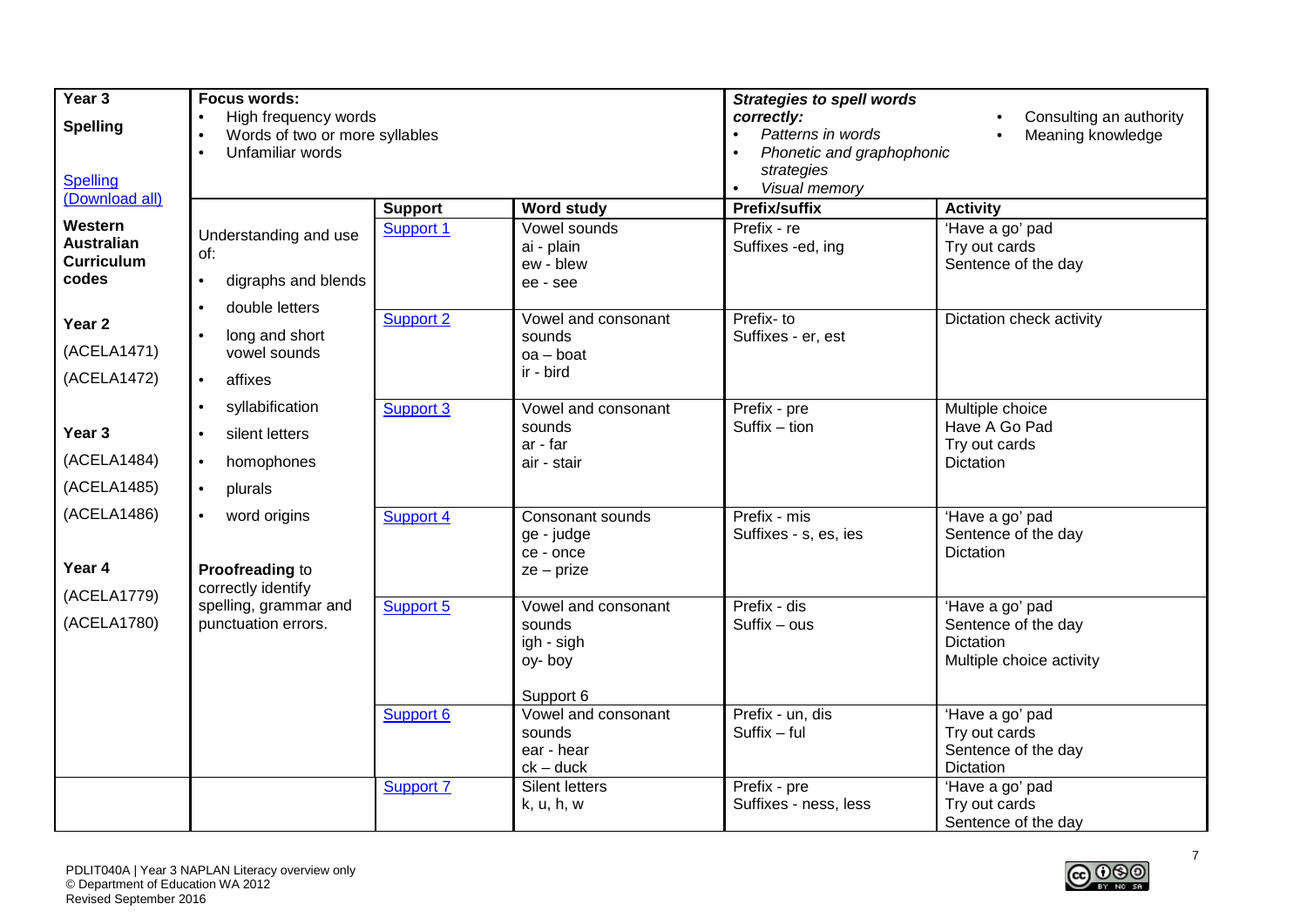|  |           |                        |                                      | Dictation<br>Multiple choice activity                                                            |
|--|-----------|------------------------|--------------------------------------|--------------------------------------------------------------------------------------------------|
|  | Support 8 | Silent letters t, b, n | Prefix - mis<br>$Suffix - ly$        | 'Have a go' pad<br>Try out cards<br>Sentence of the day<br>Dictation<br>Multiple choice activity |
|  | Support 9 | Double letters         | Prefix - un<br>Suffixes - s, es, ies | 'Have a go' pad<br>Try out cards<br>Sentence of the day<br>Dictation<br>Multiple choice activity |